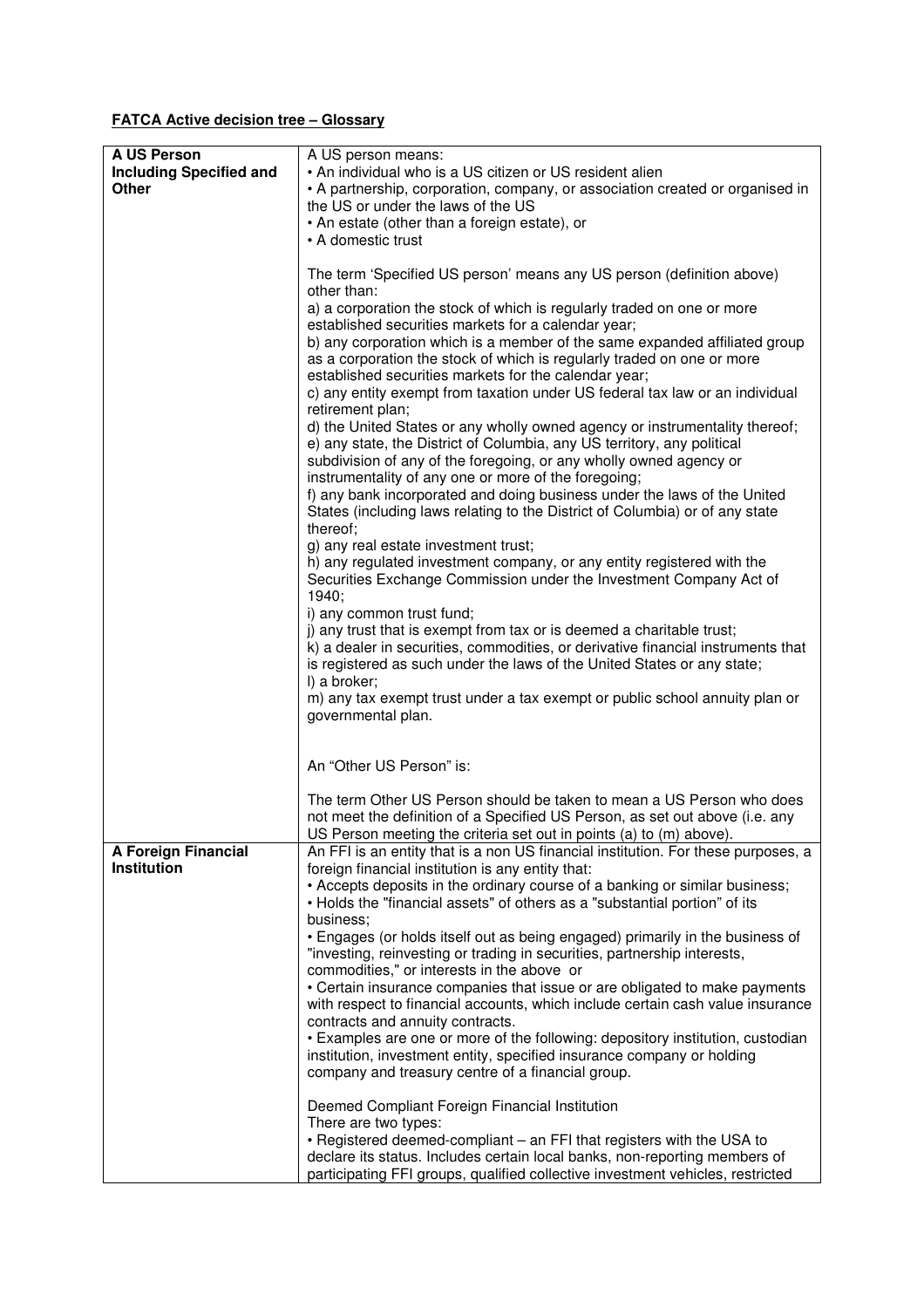|                                                     | funds, and FFIs that comply with FATCA requirements under an agreement<br>between the U.S. and the Government of a Participating Country.<br>• Certified deemed-compliant – an FFI that is not required to register with the<br>USA and certifies its status by providing a withholding agent with a valid<br>Form W-8. Includes non-registered local banks, retirement plans, non-profit<br>organizations, FFIs with only low-value accounts, and certain owner-<br>documented FFIs.                           |
|-----------------------------------------------------|-----------------------------------------------------------------------------------------------------------------------------------------------------------------------------------------------------------------------------------------------------------------------------------------------------------------------------------------------------------------------------------------------------------------------------------------------------------------------------------------------------------------|
|                                                     | <b>Excepted Foreign Financial Institution</b><br>Entities which are excluded from the FFI definition including:<br>• Holding companies engaged in non-FI business<br>• Start-up companies for non-financial business<br>• Liquidating or reorganizing non-financial entities<br>• Group hedge/financial company which is non-financial and restricted to<br>affiliates<br>• Organized in U.S. Territory                                                                                                         |
|                                                     | Global Intermediary Identification Number (GIIN)<br>. As a Foreign Financial Institution you may have multiple GIINs - the GIIN<br>we would like you to share is the one relevant to the account you have been<br>contacted about. The GIIN is 19 alpha numeric characters long.<br>• The IRS FFI list is updated on a monthly basis to add or remove FFIs (or<br>their branches).<br>• The GIIN may be used by an FFI to identify itself to withholding agents and<br>tax administrations for FATCA reporting. |
|                                                     | • A GIIN will be issued to only those FIs that are not Limited FIs, limited<br>branches, or US branches of an FFI, and will be issued after an FFI's FATCA<br>registration is submitted and approved (or their branches).                                                                                                                                                                                                                                                                                       |
|                                                     | Participating Foreign Financial Institution (PFFI)<br>PFFI is an FFI that has agreed to comply with the reporting and withholding<br>requirements contained in the FFI Agreement.                                                                                                                                                                                                                                                                                                                               |
|                                                     | Sponsored FFI<br>An entity would be considered a Sponsored FFI if it is an investment entity<br>that has an agreement with a Sponsoring Entity. The term Sponsored FFI<br>Group means a group of Sponsored FFIs that share the same Sponsoring<br>Entity.                                                                                                                                                                                                                                                       |
|                                                     | A Sponsoring Entity is an entity that is authorized to act on behalf of an FFI<br>(the Sponsored FFI) to fulfil the requirements of an FFI Agreement; has<br>registered with the IRS as a Sponsoring Entity and agrees to perform on<br>behalf of the Sponsored FFI all of the due diligence, withholding, reporting,<br>and other requirements that the Sponsored FFI would have been required to<br>perform                                                                                                   |
| <b>Previous Reporting</b><br>Period / Calendar Year | The standard time period for this question would be the previous Calendar<br>Year (January to December), however, in this circumstance the Entity is<br>permitted to use its own year end timelines which could be any month within<br>the year.                                                                                                                                                                                                                                                                |
| <b>Financial Institution</b>                        | A Financial Institution is any one of the following:-<br>- Custodial Institution<br>Any Entity that holds, as a substantial portion of its business, financial assets<br>for the account of others. A substantial portion is the Entity's gross income,                                                                                                                                                                                                                                                         |
|                                                     | attributable to the holding of financial assets and related financial services<br>equals or exceeds 20% of the Entity's gross income for the shorter of:-<br>a) the 3 year period ending on December 31st (or the final day of a non<br>calendar year accounting period)                                                                                                                                                                                                                                        |
|                                                     | b) the period in which the Entity has been in existence<br>- Depository Institution<br>Any Entity that accepts deposits in the ordinary course of a banking or similar<br>business                                                                                                                                                                                                                                                                                                                              |
|                                                     | - Investment Entity<br>Any Entity that conducts, as a business, (or is managed by such an Entity)                                                                                                                                                                                                                                                                                                                                                                                                               |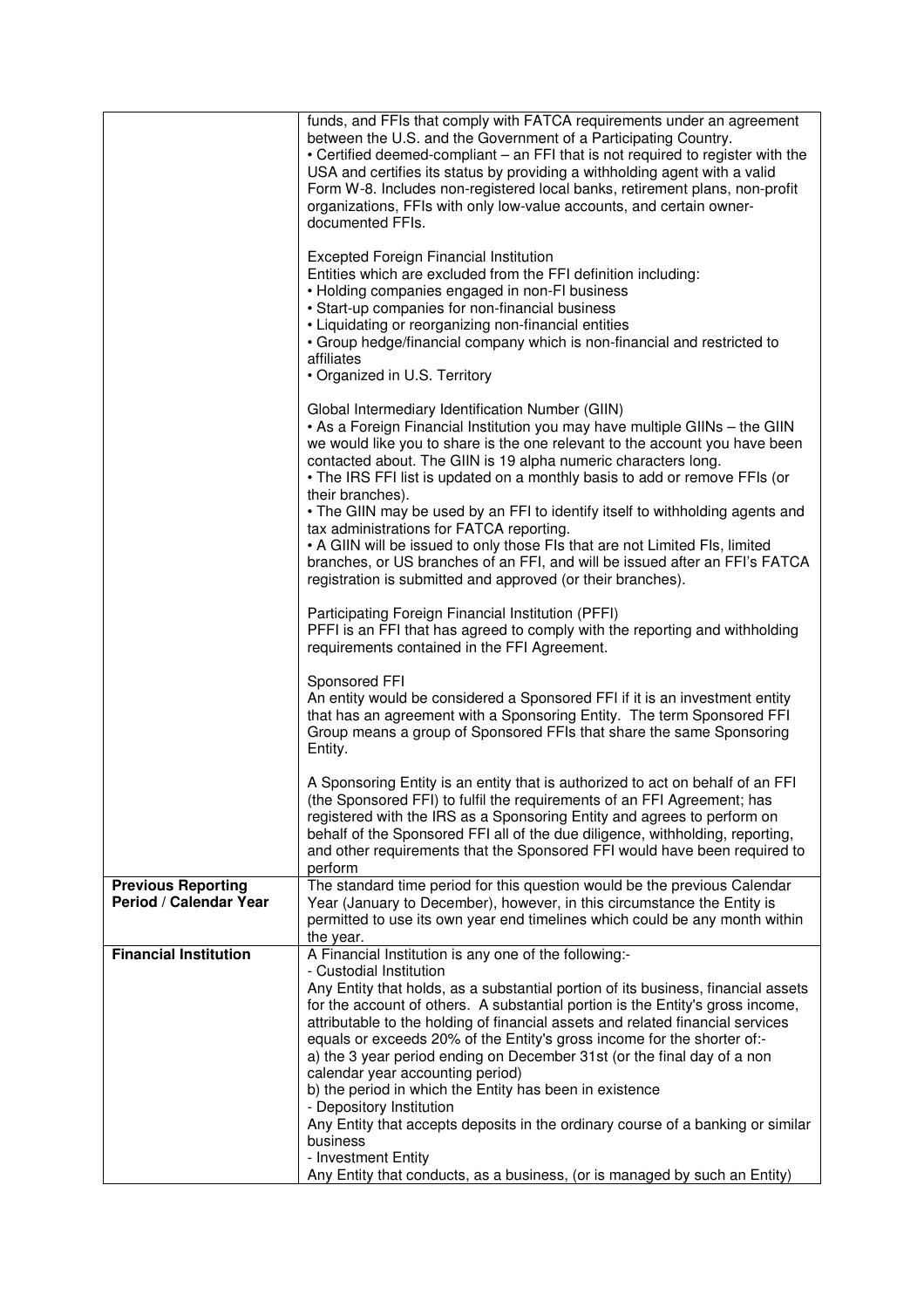|                       | one or more of the following activities for or on behalf of a Customer:-<br>a) Individual and collective portfolio management                    |
|-----------------------|--------------------------------------------------------------------------------------------------------------------------------------------------|
|                       | b) trading in money market instruments (cheques, bills, certificates of                                                                          |
|                       | deposits, derivatives), foreign exchange, exchange, interest rate and index                                                                      |
|                       | instruments, transferable securities or commodity futures trading                                                                                |
|                       | c) investing, administering or managing funds or money on behalf of other                                                                        |
|                       | persons                                                                                                                                          |
|                       | - Specified Insurance Company<br>Any Entity that is an Insurance Company (or the holding company of one)                                         |
|                       | that issues or is obligated to make payments with respect to a Cash Value                                                                        |
|                       | Insurance Contract or an Annuity Contract                                                                                                        |
| <b>Passive Income</b> | The term "passive income" means the portion of gross income that consists                                                                        |
|                       | of-                                                                                                                                              |
|                       | 1. Dividends, including substitute dividend amounts;<br>2. Interest;                                                                             |
|                       | 3. Income equivalent to interest, including substitute interest and amounts                                                                      |
|                       | received from or with respect to a pool of insurance contracts if the amounts                                                                    |
|                       | received depend in whole or part upon the performance of the pool;                                                                               |
|                       | 4. Rents and royalties, other than rents and royalties derived in the active                                                                     |
|                       | conduct of a trade or business conducted, at least in part, by employees of                                                                      |
|                       | the NFFE;<br>5. Annuities;                                                                                                                       |
|                       | 6. The excess of gains over losses from the sale or exchange of property that                                                                    |
|                       | gives rise to passive income described in items 1 to 5;                                                                                          |
|                       | 7. The excess of gains over losses from transactions (including futures,                                                                         |
|                       | forwards, and similar transactions) in any commodities, but not including-                                                                       |
|                       | (i) Any commodity hedging transaction described in section $954(c)(5)(A)$ of                                                                     |
|                       | the U.S. Revenue Code, determined by treating the entity as a controlled                                                                         |
|                       | foreign corporation; or<br>(ii) Active business gains or losses from the sale of commodities, but only if                                        |
|                       | substantially all the foreign entity's commodities are property described in                                                                     |
|                       | paragraph (1), (2), or (8) of section 1221(a) of the U.S. Revenue Code;                                                                          |
|                       | 8. The excess of foreign currency gains over foreign currency losses;                                                                            |
|                       | 9. Net income from "notional principle contracts". These are financial                                                                           |
|                       | instruments that provide for the payment of amounts by one party to another                                                                      |
|                       | at specified intervals calculated by reference to a specified index upon a                                                                       |
|                       | notional principal amount in exchange for specified consideration or a<br>promise to pay similar amounts (NB: in the UK this would normally be a |
|                       | swap);                                                                                                                                           |
|                       | 10. Amounts received under cash value insurance contracts; or                                                                                    |
|                       | 11. Amounts earned by an insurance company in connection with its                                                                                |
|                       | reserves for insurance and annuity contracts.                                                                                                    |
|                       |                                                                                                                                                  |
|                       | However, the following amounts are excluded from any calculation of Passive<br>Income                                                            |
|                       | 1. Any income from interest, dividends, rents, or royalties that is received or                                                                  |
|                       | accrued from a related person to the extent such amount is properly allocable                                                                    |
|                       | to income of such related person that is not passive income.                                                                                     |
|                       | For purposes of this section, a person is a related person with respect to the<br>NFFE if-                                                       |
|                       | (A) such person is an individual, corporation, partnership, trust, or estate                                                                     |
|                       | which controls, or is controlled by, the NFFE, or                                                                                                |
|                       | (B) such person is a corporation, partnership, trust, or estate which is                                                                         |
|                       | controlled by the same person or persons which control the NFFE.<br>2. In the case of an NFFE that regularly acts as a dealer in property        |
|                       | described in item 6 above of this section (referring to the sale or exchange of                                                                  |
|                       | property that gives rise to passive income), forward contracts, option                                                                           |
|                       | contracts, or similar financial instruments (including notional principal                                                                        |
|                       | contracts and all instruments referenced to commodities)                                                                                         |
|                       | (i) Any item of income or gain (other than any dividends or interest) from any                                                                   |
|                       | transaction (including hedging transactions and transactions involving                                                                           |
|                       | physical settlement) entered into in the ordinary course of such dealer's trade                                                                  |
|                       | or business as such a dealer; and                                                                                                                |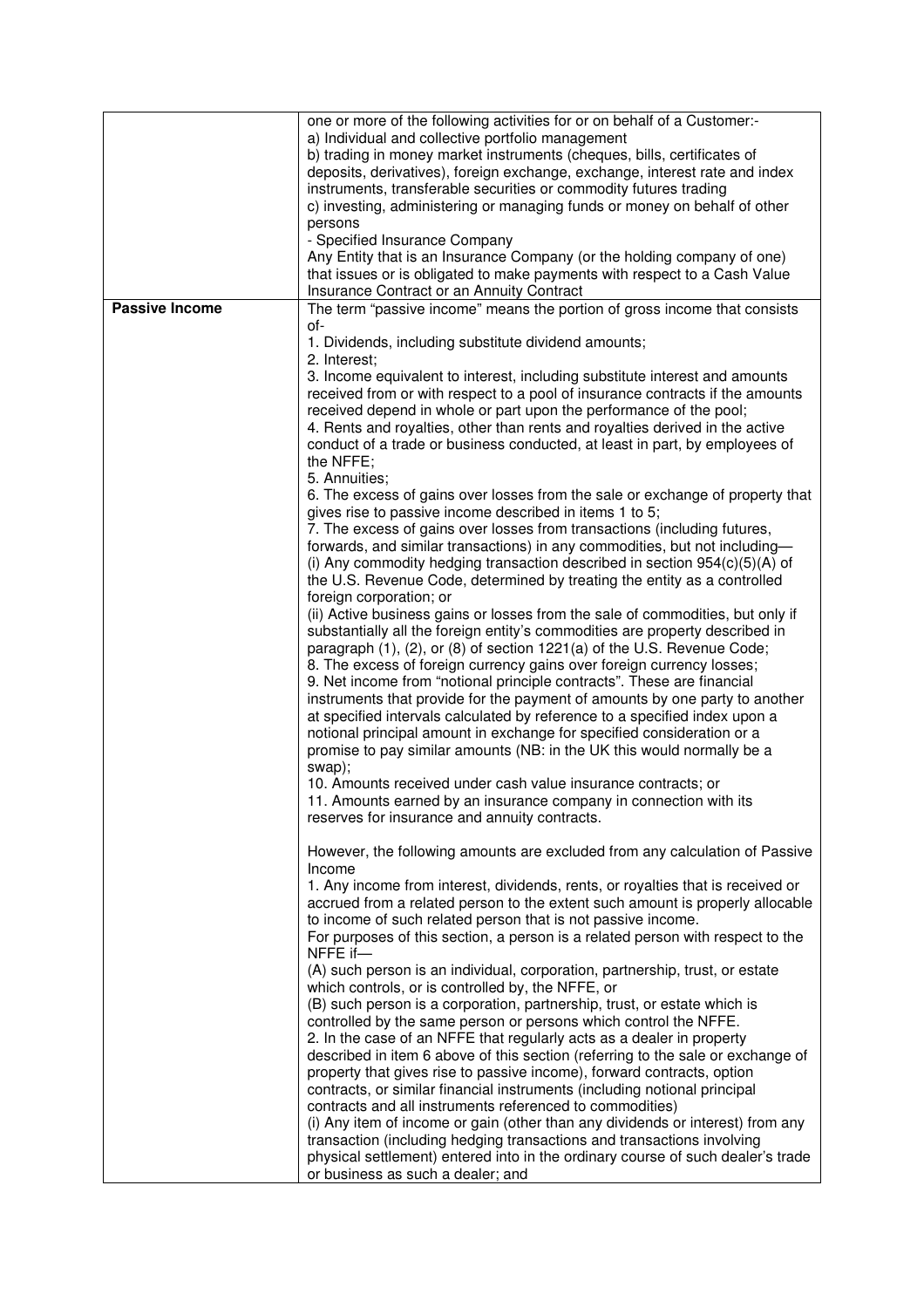|                                                | (ii) If such dealer is a dealer in securities, any income from any transaction<br>entered into in the ordinary course of such trade or business as a dealer in<br>securities.                                                                                                                                                                                                                                                                                                                                                                                                                                             |
|------------------------------------------------|---------------------------------------------------------------------------------------------------------------------------------------------------------------------------------------------------------------------------------------------------------------------------------------------------------------------------------------------------------------------------------------------------------------------------------------------------------------------------------------------------------------------------------------------------------------------------------------------------------------------------|
| <b>Established Securities</b><br><b>Market</b> | An Exchange that is officially recognised and supervised by a governmental<br>authority in which the market is located and that has a meaningful annual<br>value of shares traded on the exchange, for example the FTSE 100                                                                                                                                                                                                                                                                                                                                                                                               |
| <b>US Territory</b>                            | A District, region or division that is under the supervision of the United States<br>Federal Government. The extent of territory is all the area belonging to and<br>under the dominion of the United States of America Federal Government for<br>administrative and other purposes.<br>These are:-<br>- American Samoa                                                                                                                                                                                                                                                                                                   |
|                                                | - The Commonwealth of the Northern Mariana Islands<br>- Guam<br>- The Commonwealth of Puerto Rico<br>- The U.S Virgin Islands                                                                                                                                                                                                                                                                                                                                                                                                                                                                                             |
| <b>Bona Fide Residents</b>                     | A Bona Fide Resident is generally a resident of a foreign country or countries<br>for an uninterrupted period that includes an entire tax year. To see if you<br>come under this classification you can use the bona fide residence test found<br>on the IRS Website                                                                                                                                                                                                                                                                                                                                                      |
| <b>Excepted NFFE</b>                           | Excepted NFFEs include, among other things, a direct reporting NFFE and a<br>sponsored direct reporting NFFE. In addition, to correct an oversight, the<br>definition of excepted. For further information please refer to the relevant<br><b>USA Treasury Regulations</b>                                                                                                                                                                                                                                                                                                                                                |
| <b>Investment Fund</b>                         | An example of an Investment Fund would be:-<br>- Private Equity Fund<br>- Venture Capital Fund<br>- Leveraged Buyout Fund<br>Or any other Investment Vehicle whose purpose it is to acquire or fund<br>companies and hold interest in those companies as capital assets for<br>investment purposes                                                                                                                                                                                                                                                                                                                        |
| <b>Related Entity</b>                          | An Entity is a Related Entity if one of the following is true:-<br>- Either Entity controls the other Entity<br>- The two Entities are under common control<br>In this purpose, control includes direct or indirect ownership of more than                                                                                                                                                                                                                                                                                                                                                                                |
|                                                | 50% of the vote or value of an Entity. Furth to this, the United Kingdom<br>Competent Authority may treat an Entity as not a Related Entity of another<br>Entity if the 2 Entities are not members of the same expanded affiliated group<br>as defined in section 1471 (e) (2) of the US Internal Revenue Code                                                                                                                                                                                                                                                                                                            |
| <b>Non US Government</b>                       | Any Government that does not form part of the United States Federal<br>Government                                                                                                                                                                                                                                                                                                                                                                                                                                                                                                                                         |
| International<br>Organisation                  | An international organization is an organization with an international<br>membership, scope, or presence. There are two main types:-<br>- An International Non-governmental Organisation (INGO) is an organisation<br>with no ties to one or more governments around the world, an example of an<br>INGO would be the International Committee of the Red Cross<br>- An International Governmental Organisation (IGO) is an organisation that is<br>closely related to a government or is made up primarily of 'sovereign states'<br>, an example of an IGO would be the United Nations or the World Trade<br>Organisation |
| Non US Central Bank of<br><b>Issue</b>         | A countries central bank of issue that is not constituted as the United States<br>Central Bank of Issue, an example of this would be:-                                                                                                                                                                                                                                                                                                                                                                                                                                                                                    |
|                                                | - The Bank of England<br>- Central Bank of Ireland                                                                                                                                                                                                                                                                                                                                                                                                                                                                                                                                                                        |
| <b>Passive NFFE</b>                            | A passive NFFE is an NFFE that is not an Active NFFE. A passive NFFE is<br>an entity that primarily earns passive income (e.g., interest, dividends, rents,<br>royalties, etc). An entity primarily earns passive income if 50% or more of its<br>gross income over the last three-year period is passive income.<br>If you have reached this classification status but do not agree with it, we<br>would recommend that you seek independent support and information from a<br><b>Tax Advisor</b>                                                                                                                        |
| <b>Other Tax Status</b>                        | A full definition of all the FATCA Tax Status's that an Entity could be can be                                                                                                                                                                                                                                                                                                                                                                                                                                                                                                                                            |